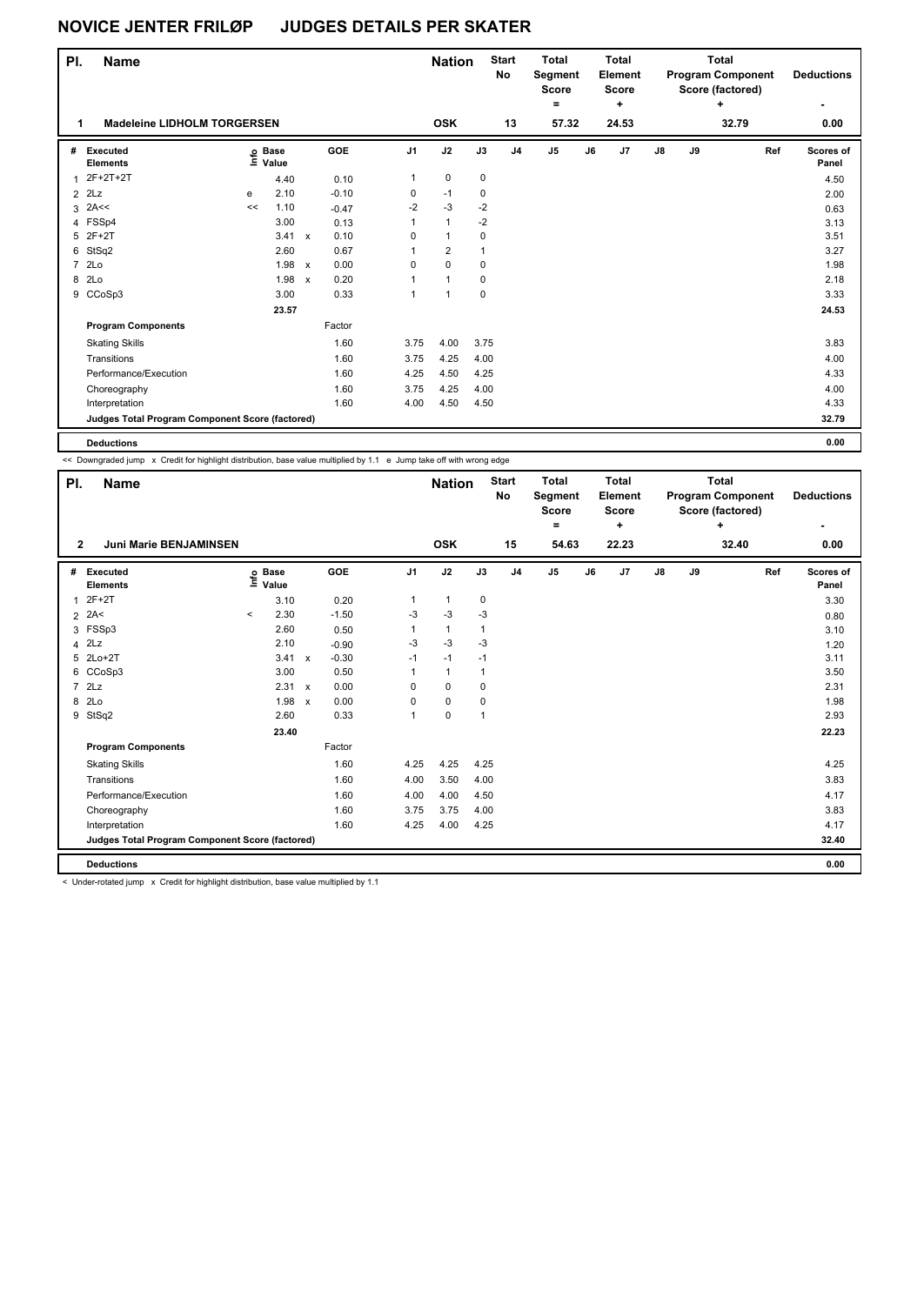| PI. | <b>Name</b>                                     |    |                   |              |         |                | <b>Nation</b>  |             | <b>Start</b><br>No | <b>Total</b><br>Segment<br><b>Score</b><br>٠ |    | Total<br>Element<br><b>Score</b><br>٠ |               |    | <b>Total</b><br><b>Program Component</b><br>Score (factored)<br>٠ | <b>Deductions</b>  |
|-----|-------------------------------------------------|----|-------------------|--------------|---------|----------------|----------------|-------------|--------------------|----------------------------------------------|----|---------------------------------------|---------------|----|-------------------------------------------------------------------|--------------------|
| 3   | <b>Emma HANSSON</b>                             |    |                   |              |         |                | <b>SWE</b>     |             | 10                 | 47.68                                        |    | 21.54                                 |               |    | 26.14                                                             | 0.00               |
| #   | Executed<br><b>Elements</b>                     |    | e Base<br>⊑ Value |              | GOE     | J <sub>1</sub> | J2             | J3          | J <sub>4</sub>     | J <sub>5</sub>                               | J6 | J <sub>7</sub>                        | $\mathsf{J}8$ | J9 | Ref                                                               | Scores of<br>Panel |
|     | $2S+2T+2T$                                      |    | 3.90              |              | $-0.27$ | $-1$           | $-2$           | $-1$        |                    |                                              |    |                                       |               |    |                                                                   | 3.63               |
|     | 2 2Lo                                           |    | 1.80              |              | 0.00    | 0              | $\mathbf 0$    | 0           |                    |                                              |    |                                       |               |    |                                                                   | 1.80               |
| 3   | 2Lo                                             |    | 1.80              |              | 0.10    | 0              | $\mathbf{1}$   | 0           |                    |                                              |    |                                       |               |    |                                                                   | 1.90               |
|     | 4 StSq2                                         |    | 2.60              |              | 0.50    | 1              | $\mathbf{1}$   | 1           |                    |                                              |    |                                       |               |    |                                                                   | 3.10               |
|     | $5$ 2F<<                                        | << | 0.55              | $\mathsf{x}$ | $-0.30$ | $-3$           | $-3$           | $-3$        |                    |                                              |    |                                       |               |    |                                                                   | 0.25               |
|     | 6 FCCoSp3                                       |    | 3.00              |              | 0.33    | 1              | $\mathbf{1}$   | 0           |                    |                                              |    |                                       |               |    |                                                                   | 3.33               |
|     | 7 2S+2T                                         |    | 2.86              | $\mathsf{x}$ | 0.00    | $\Omega$       | $\Omega$       | 0           |                    |                                              |    |                                       |               |    |                                                                   | 2.86               |
| 8   | 1A                                              |    | 1.21              | $\mathbf{x}$ | 0.13    | 0              | $\mathbf{1}$   | 1           |                    |                                              |    |                                       |               |    |                                                                   | 1.34               |
|     | 9 CCoSp3                                        |    | 3.00              |              | 0.33    | 1              | $\overline{1}$ | $\mathbf 0$ |                    |                                              |    |                                       |               |    |                                                                   | 3.33               |
|     |                                                 |    | 20.72             |              |         |                |                |             |                    |                                              |    |                                       |               |    |                                                                   | 21.54              |
|     | <b>Program Components</b>                       |    |                   |              | Factor  |                |                |             |                    |                                              |    |                                       |               |    |                                                                   |                    |
|     | <b>Skating Skills</b>                           |    |                   |              | 1.60    | 3.75           | 4.00           | 2.75        |                    |                                              |    |                                       |               |    |                                                                   | 3.50               |
|     | Transitions                                     |    |                   |              | 1.60    | 3.00           | 3.50           | 2.25        |                    |                                              |    |                                       |               |    |                                                                   | 2.92               |
|     | Performance/Execution                           |    |                   |              | 1.60    | 3.75           | 4.00           | 3.25        |                    |                                              |    |                                       |               |    |                                                                   | 3.67               |
|     | Choreography                                    |    |                   |              | 1.60    | 3.25           | 3.75           | 2.50        |                    |                                              |    |                                       |               |    |                                                                   | 3.17               |
|     | Interpretation                                  |    |                   |              | 1.60    | 3.00           | 3.50           | 2.75        |                    |                                              |    |                                       |               |    |                                                                   | 3.08               |
|     | Judges Total Program Component Score (factored) |    |                   |              |         |                |                |             |                    |                                              |    |                                       |               |    |                                                                   | 26.14              |
|     | <b>Deductions</b>                               |    |                   |              |         |                |                |             |                    |                                              |    |                                       |               |    |                                                                   | 0.00               |

<< Downgraded jump x Credit for highlight distribution, base value multiplied by 1.1

| <b>SSK</b><br><b>Malin Elisabeth NORMANN</b><br>12<br>46.99<br>23.38<br>23.61<br>4                                                                                                  | 0.00                      |
|-------------------------------------------------------------------------------------------------------------------------------------------------------------------------------------|---------------------------|
|                                                                                                                                                                                     |                           |
| J2<br>GOE<br>J <sub>1</sub><br>J3<br>$\mathsf{J}5$<br>J7<br>${\sf J8}$<br>J9<br>J <sub>4</sub><br>J6<br>#<br><b>Executed</b><br><b>Base</b><br>e Base<br>⊑ Value<br><b>Elements</b> | Ref<br>Scores of<br>Panel |
| $\mathbf 0$<br>2Lz+2Lo<br>$\mathbf 0$<br>0<br>3.90<br>0.00<br>1                                                                                                                     | 3.90                      |
| 0.00<br>2 2Lo+2Lo+2Lo<br>5.40<br>$\mathbf 0$<br>0<br>0                                                                                                                              | 5.40                      |
| $\mathbf 0$<br>CCoSp4<br>3.50<br>0<br>0<br>0.00<br>3                                                                                                                                | 3.50                      |
| 2F<br>1.98<br>$-1$<br>$-1$<br>$-1$<br>$\boldsymbol{\mathsf{x}}$<br>$-0.30$<br>$\overline{\mathbf{4}}$                                                                               | 1.68                      |
| 2Lz<br>5<br>2.31 x<br>0.00<br>$\mathbf 0$<br>0<br>0                                                                                                                                 | 2.31                      |
| 2F<br>$-0.20$<br>$\mathbf 0$<br>6<br>1.98<br>$-1$<br>$-1$<br>$\boldsymbol{\mathsf{x}}$<br>e                                                                                         | 1.78                      |
| FSSp1<br>2.00<br>$-0.20$<br>$-1$<br>0<br>$-1$<br>$\overline{7}$                                                                                                                     | 1.80                      |
| StSq1<br>1.80<br>0.00<br>$\mathbf 0$<br>0<br>8<br>0                                                                                                                                 | 1.80                      |
| 0.00<br>9 1A<br>1.21<br>$\Omega$<br>$\mathbf 0$<br>$\mathbf 0$<br>$\mathsf{x}$                                                                                                      | 1.21                      |
| 24.08                                                                                                                                                                               | 23.38                     |
| <b>Program Components</b><br>Factor                                                                                                                                                 |                           |
| 3.25<br>1.60<br>3.00<br><b>Skating Skills</b><br>3.25                                                                                                                               | 3.17                      |
| 1.60<br>2.50<br>Transitions<br>2.75<br>2.50                                                                                                                                         | 2.58                      |
| Performance/Execution<br>3.25<br>1.60<br>3.50<br>2.75                                                                                                                               | 3.17                      |
| 1.60<br>3.25<br>2.50<br>3.00<br>Choreography                                                                                                                                        | 2.92                      |
| 1.60<br>3.00<br>Interpretation<br>3.25<br>2.50                                                                                                                                      | 2.92                      |
| Judges Total Program Component Score (factored)                                                                                                                                     | 23.61                     |
| <b>Deductions</b>                                                                                                                                                                   | 0.00                      |

x Credit for highlight distribution, base value multiplied by 1.1 e Jump take off with wrong edge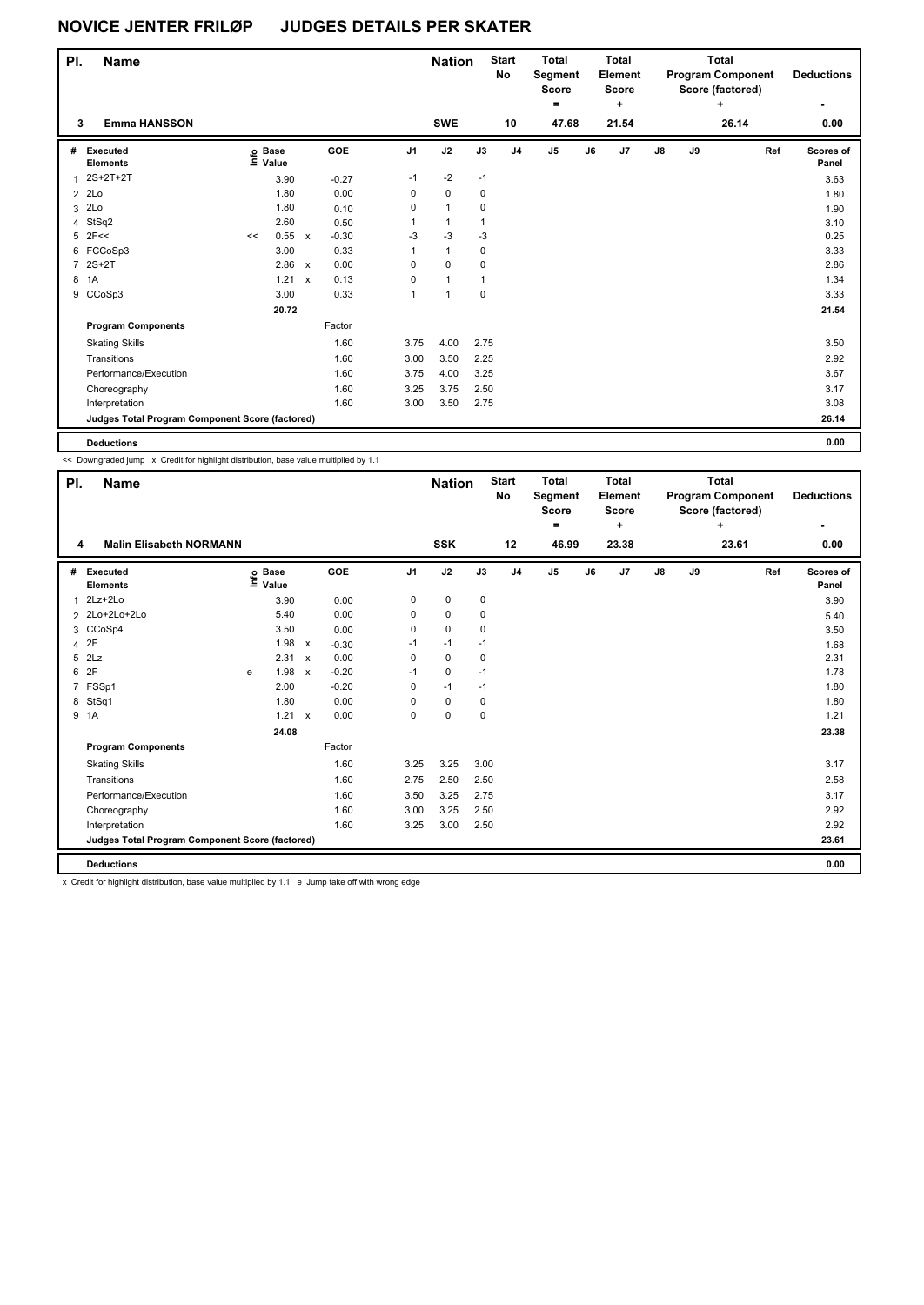| PI.            | <b>Name</b>                                     |         |                            |                           |         |                | <b>Nation</b> |              | <b>Start</b><br>No | <b>Total</b><br>Segment<br><b>Score</b><br>$=$ |    | <b>Total</b><br>Element<br><b>Score</b><br>$\ddot{}$ |               |    | <b>Total</b><br><b>Program Component</b><br>Score (factored)<br>٠ | <b>Deductions</b>         |
|----------------|-------------------------------------------------|---------|----------------------------|---------------------------|---------|----------------|---------------|--------------|--------------------|------------------------------------------------|----|------------------------------------------------------|---------------|----|-------------------------------------------------------------------|---------------------------|
| 5              | <b>Pernille SIMENSEN</b>                        |         |                            |                           |         |                | <b>TIN</b>    |              | 14                 | 43.43                                          |    | 16.77                                                |               |    | 26.66                                                             | 0.00                      |
| #              | Executed<br><b>Elements</b>                     |         | e Base<br>E Value<br>Value |                           | GOE     | J <sub>1</sub> | J2            | J3           | J <sub>4</sub>     | J5                                             | J6 | J <sub>7</sub>                                       | $\mathsf{J}8$ | J9 | Ref                                                               | <b>Scores of</b><br>Panel |
| 1              | 2A<                                             | $\,<\,$ | 2.30                       |                           | $-1.50$ | $-3$           | $-3$          | $-3$         |                    |                                                |    |                                                      |               |    |                                                                   | 0.80                      |
| $\overline{2}$ | 3S<<                                            | <<      | 1.30                       |                           | $-0.60$ | -3             | $-3$          | $-3$         |                    |                                                |    |                                                      |               |    |                                                                   | 0.70                      |
| 3              | $2Lz+2T$                                        | е       | 3.40                       |                           | $-0.70$ | $-3$           | $-2$          | $-2$         |                    |                                                |    |                                                      |               |    |                                                                   | 2.70                      |
|                | 4 CCoSp1                                        |         | 2.00                       |                           | $-0.50$ | $-2$           | $-1$          | $-2$         |                    |                                                |    |                                                      |               |    |                                                                   | 1.50                      |
|                | 5 2F+2T+2Lo<<                                   | <<      | 3.96                       | $\boldsymbol{\mathsf{x}}$ | $-0.70$ | $-2$           | $-2$          | $-3$         |                    |                                                |    |                                                      |               |    |                                                                   | 3.26                      |
| 6              | StSq2                                           |         | 2.60                       |                           | 0.17    | 0              | $\mathbf 0$   | $\mathbf{1}$ |                    |                                                |    |                                                      |               |    |                                                                   | 2.77                      |
|                | $7$ 1 Lz                                        |         | 0.66                       | $\boldsymbol{\mathsf{x}}$ | $-0.10$ | $-1$           | $-2$          | 0            |                    |                                                |    |                                                      |               |    |                                                                   | 0.56                      |
| 8              | 2Lo                                             |         | 1.98                       | $\mathsf{x}$              | 0.00    | $\Omega$       | $\mathbf 0$   | 0            |                    |                                                |    |                                                      |               |    |                                                                   | 1.98                      |
| 9              | FSSp3                                           |         | 2.60                       |                           | $-0.10$ | 0              | $\pmb{0}$     | $-1$         |                    |                                                |    |                                                      |               |    |                                                                   | 2.50                      |
|                |                                                 |         | 20.80                      |                           |         |                |               |              |                    |                                                |    |                                                      |               |    |                                                                   | 16.77                     |
|                | <b>Program Components</b>                       |         |                            |                           | Factor  |                |               |              |                    |                                                |    |                                                      |               |    |                                                                   |                           |
|                | <b>Skating Skills</b>                           |         |                            |                           | 1.60    | 3.50           | 4.00          | 3.75         |                    |                                                |    |                                                      |               |    |                                                                   | 3.75                      |
|                | Transitions                                     |         |                            |                           | 1.60    | 2.50           | 2.75          | 3.75         |                    |                                                |    |                                                      |               |    |                                                                   | 3.00                      |
|                | Performance/Execution                           |         |                            |                           | 1.60    | 3.25           | 3.50          | 4.00         |                    |                                                |    |                                                      |               |    |                                                                   | 3.58                      |
|                | Choreography                                    |         |                            |                           | 1.60    | 2.50           | 3.00          | 3.75         |                    |                                                |    |                                                      |               |    |                                                                   | 3.08                      |
|                | Interpretation                                  |         |                            |                           | 1.60    | 2.50           | 3.25          | 4.00         |                    |                                                |    |                                                      |               |    |                                                                   | 3.25                      |
|                | Judges Total Program Component Score (factored) |         |                            |                           |         |                |               |              |                    |                                                |    |                                                      |               |    |                                                                   | 26.66                     |
|                |                                                 |         |                            |                           |         |                |               |              |                    |                                                |    |                                                      |               |    |                                                                   |                           |

**Deductions 0.00**

< Under-rotated jump << Downgraded jump x Credit for highlight distribution, base value multiplied by 1.1 e Jump take off with wrong edge

| PI.            | <b>Name</b>                                     |   |                                  |              |         |                | <b>Nation</b> |              | <b>Start</b><br><b>No</b> | <b>Total</b><br>Segment<br><b>Score</b><br>۰ |    | <b>Total</b><br>Element<br>Score<br>٠ |               | <b>Total</b><br><b>Program Component</b><br>Score (factored) | <b>Deductions</b><br>٠ |     |                    |
|----------------|-------------------------------------------------|---|----------------------------------|--------------|---------|----------------|---------------|--------------|---------------------------|----------------------------------------------|----|---------------------------------------|---------------|--------------------------------------------------------------|------------------------|-----|--------------------|
| 6              | Nora Eggen BACHER                               |   |                                  |              |         |                | <b>AKK</b>    |              | 11                        | 42.03                                        |    | 17.50                                 |               |                                                              | 24.53                  |     | 0.00               |
| #              | Executed<br><b>Elements</b>                     |   | <b>Base</b><br>e Base<br>⊑ Value |              | GOE     | J <sub>1</sub> | J2            | J3           | J <sub>4</sub>            | J5                                           | J6 | J <sub>7</sub>                        | $\mathsf{J}8$ | J9                                                           |                        | Ref | Scores of<br>Panel |
| $\overline{1}$ | 2Lz                                             |   | 2.10                             |              | $-0.70$ | $-2$           | $-3$          | $-2$         |                           |                                              |    |                                       |               |                                                              |                        |     | 1.40               |
|                | 2 2F                                            | e | 1.80                             |              | $-0.70$ | $-3$           | $-2$          | $-2$         |                           |                                              |    |                                       |               |                                                              |                        |     | 1.10               |
| 3              | 2Lo                                             |   | 1.80                             |              | 0.00    | 0              | $\mathbf 0$   | 0            |                           |                                              |    |                                       |               |                                                              |                        |     | 1.80               |
| 4              | StSq1                                           |   | 1.80                             |              | 0.07    | 1              | $-1$          | 0            |                           |                                              |    |                                       |               |                                                              |                        |     | 1.87               |
| 5              | FCSp3                                           |   | 2.80                             |              | 0.23    | 1              | $\mathbf{1}$  | $-1$         |                           |                                              |    |                                       |               |                                                              |                        |     | 3.03               |
| 6              | 2T                                              |   | 1.43                             | $\mathsf{x}$ | $-0.27$ | $-1$           | $-1$          | $-2$         |                           |                                              |    |                                       |               |                                                              |                        |     | 1.16               |
| $\overline{7}$ | 2S                                              |   | 1.43                             | $\mathsf{x}$ | 0.07    | $\Omega$       | 0             | $\mathbf{1}$ |                           |                                              |    |                                       |               |                                                              |                        |     | 1.50               |
| 8              | $1A+Lo+2S$                                      |   | 2.64                             | $\mathsf{x}$ | 0.00    | $\Omega$       | $\mathbf 0$   | 0            |                           |                                              |    |                                       |               |                                                              |                        |     | 2.64               |
|                | 9 CCoSp3                                        |   | 3.00                             |              | 0.00    | $\Omega$       | $\mathbf 0$   | $\mathbf 0$  |                           |                                              |    |                                       |               |                                                              |                        |     | 3.00               |
|                |                                                 |   | 18.80                            |              |         |                |               |              |                           |                                              |    |                                       |               |                                                              |                        |     | 17.50              |
|                | <b>Program Components</b>                       |   |                                  |              | Factor  |                |               |              |                           |                                              |    |                                       |               |                                                              |                        |     |                    |
|                | <b>Skating Skills</b>                           |   |                                  |              | 1.60    | 3.50           | 3.25          | 3.00         |                           |                                              |    |                                       |               |                                                              |                        |     | 3.25               |
|                | Transitions                                     |   |                                  |              | 1.60    | 3.00           | 3.00          | 2.50         |                           |                                              |    |                                       |               |                                                              |                        |     | 2.83               |
|                | Performance/Execution                           |   |                                  |              | 1.60    | 3.25           | 3.25          | 2.75         |                           |                                              |    |                                       |               |                                                              |                        |     | 3.08               |
|                | Choreography                                    |   |                                  |              | 1.60    | 3.00           | 3.25          | 3.25         |                           |                                              |    |                                       |               |                                                              |                        |     | 3.17               |
|                | Interpretation                                  |   |                                  |              | 1.60    | 3.25           | 3.00          | 2.75         |                           |                                              |    |                                       |               |                                                              |                        |     | 3.00               |
|                | Judges Total Program Component Score (factored) |   |                                  |              |         |                |               |              |                           |                                              |    |                                       |               |                                                              |                        |     | 24.53              |
|                | <b>Deductions</b>                               |   |                                  |              |         |                |               |              |                           |                                              |    |                                       |               |                                                              |                        |     | 0.00               |

x Credit for highlight distribution, base value multiplied by 1.1 e Jump take off with wrong edge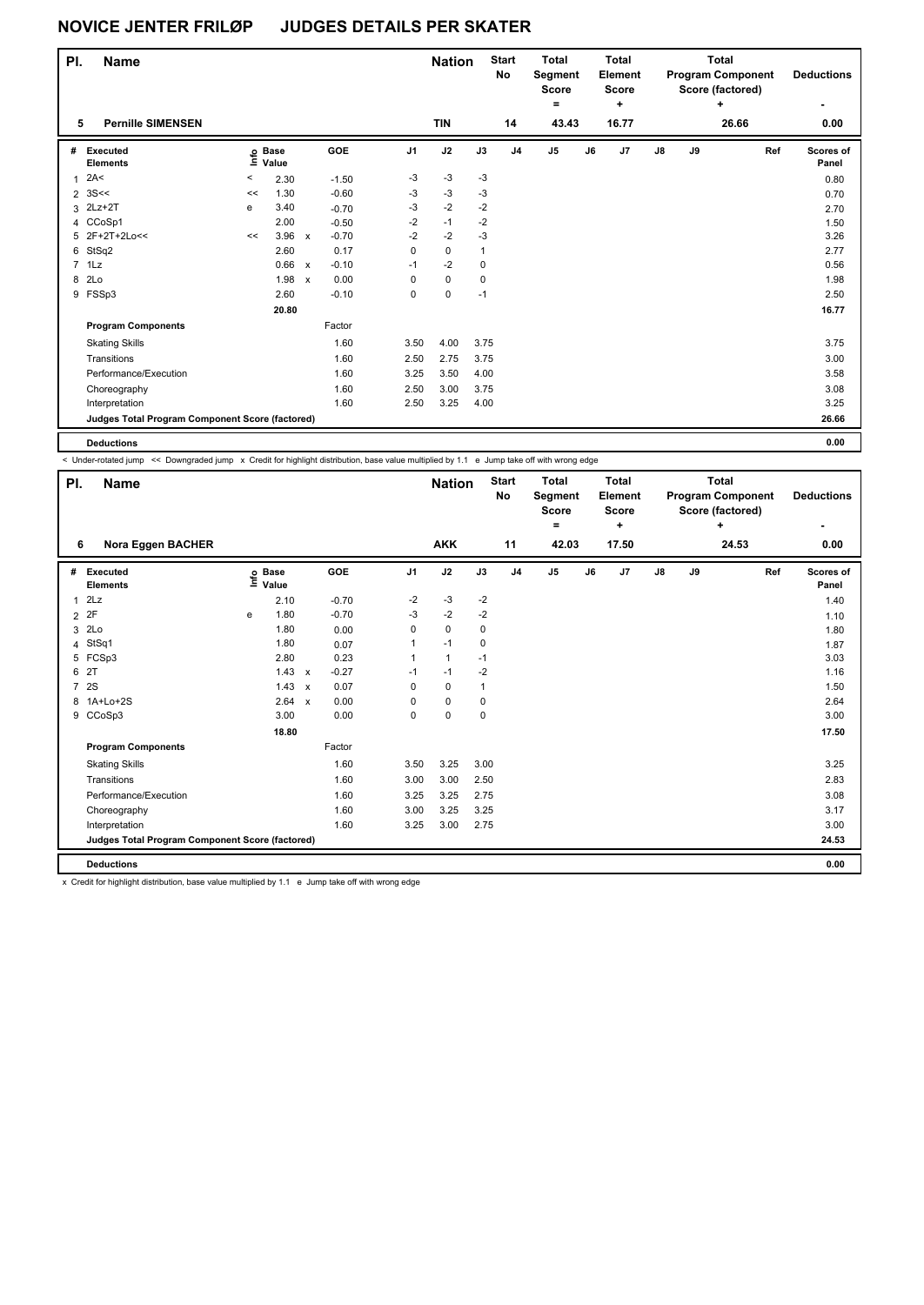| PI.            | <b>Name</b>                                     |   |                   | <b>Nation</b> |                   | <b>Start</b><br>No | <b>Total</b><br>Segment<br><b>Score</b><br>۰ |      | <b>Total</b><br>Element<br><b>Score</b><br>٠ |                |    | <b>Total</b><br><b>Program Component</b><br>Score (factored)<br>٠ | <b>Deductions</b> |    |       |                    |
|----------------|-------------------------------------------------|---|-------------------|---------------|-------------------|--------------------|----------------------------------------------|------|----------------------------------------------|----------------|----|-------------------------------------------------------------------|-------------------|----|-------|--------------------|
| 7              | <b>Josefine AHLGREN VENNKLEV</b>                |   |                   |               |                   |                    | <b>SWE</b>                                   |      | 9                                            | 40.29          |    | 20.56                                                             |                   |    | 21.73 | 2.00               |
| #              | Executed<br><b>Elements</b>                     |   | e Base<br>⊑ Value |               | GOE               | J1                 | J2                                           | J3   | J <sub>4</sub>                               | J <sub>5</sub> | J6 | J7                                                                | J8                | J9 | Ref   | Scores of<br>Panel |
| $\mathbf{1}$   | 2T                                              |   | 1.30              |               | 0.00              | 0                  | 0                                            | 0    |                                              |                |    |                                                                   |                   |    |       | 1.30               |
| $\overline{2}$ | 2Lz                                             | e | 2.10              |               | $-0.90$           | -3                 | $-3$                                         | -3   |                                              |                |    |                                                                   |                   |    |       | 1.20               |
| 3              | CCoSp3                                          |   | 3.00              |               | 0.17              | 1                  | 0                                            | 0    |                                              |                |    |                                                                   |                   |    |       | 3.17               |
|                | 4 1A+2Lo                                        |   | 3.19              | $\mathsf{x}$  | 0.00              | 0                  | $\pmb{0}$                                    | 0    |                                              |                |    |                                                                   |                   |    |       | 3.19               |
| 5              | 2F                                              |   | 1.98              | $\mathsf{x}$  | 0.00              | 0                  | $\pmb{0}$                                    | 0    |                                              |                |    |                                                                   |                   |    |       | 1.98               |
| 6              | 2S                                              |   | 1.43              | $\mathsf{x}$  | $-0.60$           | -3                 | $-3$                                         | $-3$ |                                              |                |    |                                                                   |                   |    |       | 0.83               |
| $\overline{7}$ | StSq1                                           |   | 1.80              |               | 0.00              | 0                  | $\mathbf 0$                                  | 0    |                                              |                |    |                                                                   |                   |    |       | 1.80               |
|                | 8 FCSSp2                                        |   | 2.30              |               | $-0.30$           | 0                  | $-1$                                         | $-2$ |                                              |                |    |                                                                   |                   |    |       | 2.00               |
|                | 9 2S+2Lo+2Lo                                    |   | 5.39              | $\mathsf{x}$  | $-0.30$           | $-1$               | $-1$                                         | $-1$ |                                              |                |    |                                                                   |                   |    |       | 5.09               |
|                |                                                 |   | 22.49             |               |                   |                    |                                              |      |                                              |                |    |                                                                   |                   |    |       | 20.56              |
|                | <b>Program Components</b>                       |   |                   |               | Factor            |                    |                                              |      |                                              |                |    |                                                                   |                   |    |       |                    |
|                | <b>Skating Skills</b>                           |   |                   |               | 1.60              | 3.50               | 3.00                                         | 2.50 |                                              |                |    |                                                                   |                   |    |       | 3.00               |
|                | Transitions                                     |   |                   |               | 1.60              | 2.75               | 2.50                                         | 2.00 |                                              |                |    |                                                                   |                   |    |       | 2.42               |
|                | Performance/Execution                           |   |                   |               | 1.60              | 3.00               | 2.75                                         | 2.75 |                                              |                |    |                                                                   |                   |    |       | 2.83               |
|                | Choreography                                    |   |                   |               | 1.60              | 3.00               | 3.00                                         | 2.25 |                                              |                |    |                                                                   |                   |    |       | 2.75               |
|                | Interpretation                                  |   |                   |               | 1.60              | 2.75               | 2.50                                         | 2.50 |                                              |                |    |                                                                   |                   |    |       | 2.58               |
|                | Judges Total Program Component Score (factored) |   |                   |               |                   |                    |                                              |      |                                              |                |    |                                                                   |                   |    |       | 21.73              |
|                | <b>Deductions</b>                               |   |                   |               | Falls:<br>$-2.00$ |                    |                                              |      |                                              |                |    |                                                                   |                   |    |       | $-2.00$            |

x Credit for highlight distribution, base value multiplied by 1.1 e Jump take off with wrong edge

| PI.            | <b>Name</b>                                                      |                                  |                           |         |                | <b>Nation</b>  |      | <b>Start</b><br>No | <b>Total</b><br>Segment<br><b>Score</b><br>= |    | <b>Total</b><br><b>Element</b><br><b>Score</b><br>٠ |    |    | <b>Total</b><br><b>Program Component</b><br>Score (factored)<br>÷ |     | <b>Deductions</b>  |
|----------------|------------------------------------------------------------------|----------------------------------|---------------------------|---------|----------------|----------------|------|--------------------|----------------------------------------------|----|-----------------------------------------------------|----|----|-------------------------------------------------------------------|-----|--------------------|
| 8              | <b>Thea HOLMSEN</b>                                              |                                  |                           |         |                | <b>TT</b>      |      | 5                  | 39.86                                        |    | 19.72                                               |    |    | 22.14                                                             |     | 2.00               |
| #              | <b>Executed</b><br><b>Elements</b>                               | <b>Base</b><br>e Base<br>≞ Value |                           | GOE     | J <sub>1</sub> | J2             | J3   | J <sub>4</sub>     | J <sub>5</sub>                               | J6 | J7                                                  | J8 | J9 |                                                                   | Ref | Scores of<br>Panel |
| 1              | 2Lo+2Lo                                                          | 3.60                             |                           | $-0.90$ | -3             | -3             | $-3$ |                    |                                              |    |                                                     |    |    |                                                                   |     | 2.70               |
|                | 2 2F+1A+SEQ                                                      | 2.32                             |                           | 0.00    | 0              | $\mathbf 0$    | 0    |                    |                                              |    |                                                     |    |    |                                                                   |     | 2.32               |
| 3              | 2F                                                               | 1.80                             |                           | $-0.50$ | -2             | $-2$           | $-1$ |                    |                                              |    |                                                     |    |    |                                                                   |     | 1.30               |
|                | 4 FSSp1                                                          | 2.00                             |                           | $-0.90$ | $-3$           | $-3$           | $-3$ |                    |                                              |    |                                                     |    |    |                                                                   |     | 1.10               |
| 5              | 2Lz                                                              | 2.31                             | $\mathsf{x}$              | 0.00    | 0              | 0              | 0    |                    |                                              |    |                                                     |    |    |                                                                   |     | 2.31               |
| 6              | StSq2                                                            | 2.60                             |                           | 0.17    |                | $\mathbf 0$    | 0    |                    |                                              |    |                                                     |    |    |                                                                   |     | 2.77               |
| $\overline{7}$ | 2Lo                                                              | 1.98                             | $\mathsf{x}$              | 0.20    |                | $\overline{1}$ | 0    |                    |                                              |    |                                                     |    |    |                                                                   |     | 2.18               |
| 8              | 1A                                                               | 1.21                             | $\boldsymbol{\mathsf{x}}$ | 0.00    | 0              | $\mathbf 0$    | 0    |                    |                                              |    |                                                     |    |    |                                                                   |     | 1.21               |
| 9              | CCoSp4                                                           | 3.50                             |                           | 0.33    | $\mathbf{1}$   | $\mathbf{1}$   | 0    |                    |                                              |    |                                                     |    |    |                                                                   |     | 3.83               |
|                |                                                                  | 21.32                            |                           |         |                |                |      |                    |                                              |    |                                                     |    |    |                                                                   |     | 19.72              |
|                | <b>Program Components</b>                                        |                                  |                           | Factor  |                |                |      |                    |                                              |    |                                                     |    |    |                                                                   |     |                    |
|                | <b>Skating Skills</b>                                            |                                  |                           | 1.60    | 3.25           | 3.25           | 2.75 |                    |                                              |    |                                                     |    |    |                                                                   |     | 3.08               |
|                | Transitions                                                      |                                  |                           | 1.60    | 2.75           | 2.75           | 2.50 |                    |                                              |    |                                                     |    |    |                                                                   |     | 2.67               |
|                | Performance/Execution                                            |                                  |                           | 1.60    | 3.00           | 3.00           | 2.75 |                    |                                              |    |                                                     |    |    |                                                                   |     | 2.92               |
|                | Choreography                                                     |                                  |                           | 1.60    | 2.75           | 3.00           | 2.50 |                    |                                              |    |                                                     |    |    |                                                                   |     | 2.75               |
|                | Interpretation                                                   |                                  |                           | 1.60    | 2.50           | 2.50           | 2.25 |                    |                                              |    |                                                     |    |    |                                                                   |     | 2.42               |
|                | Judges Total Program Component Score (factored)                  |                                  |                           |         |                |                |      |                    |                                              |    |                                                     |    |    |                                                                   |     | 22.14              |
|                | <b>Deductions</b>                                                |                                  | Falls:                    | $-2.00$ |                |                |      |                    |                                              |    |                                                     |    |    |                                                                   |     | $-2.00$            |
|                | Credit for bighlight distribution, boog uplus multiplied by 4.4. |                                  |                           |         |                |                |      |                    |                                              |    |                                                     |    |    |                                                                   |     |                    |

x Credit for highlight distribution, base value multiplied by 1.1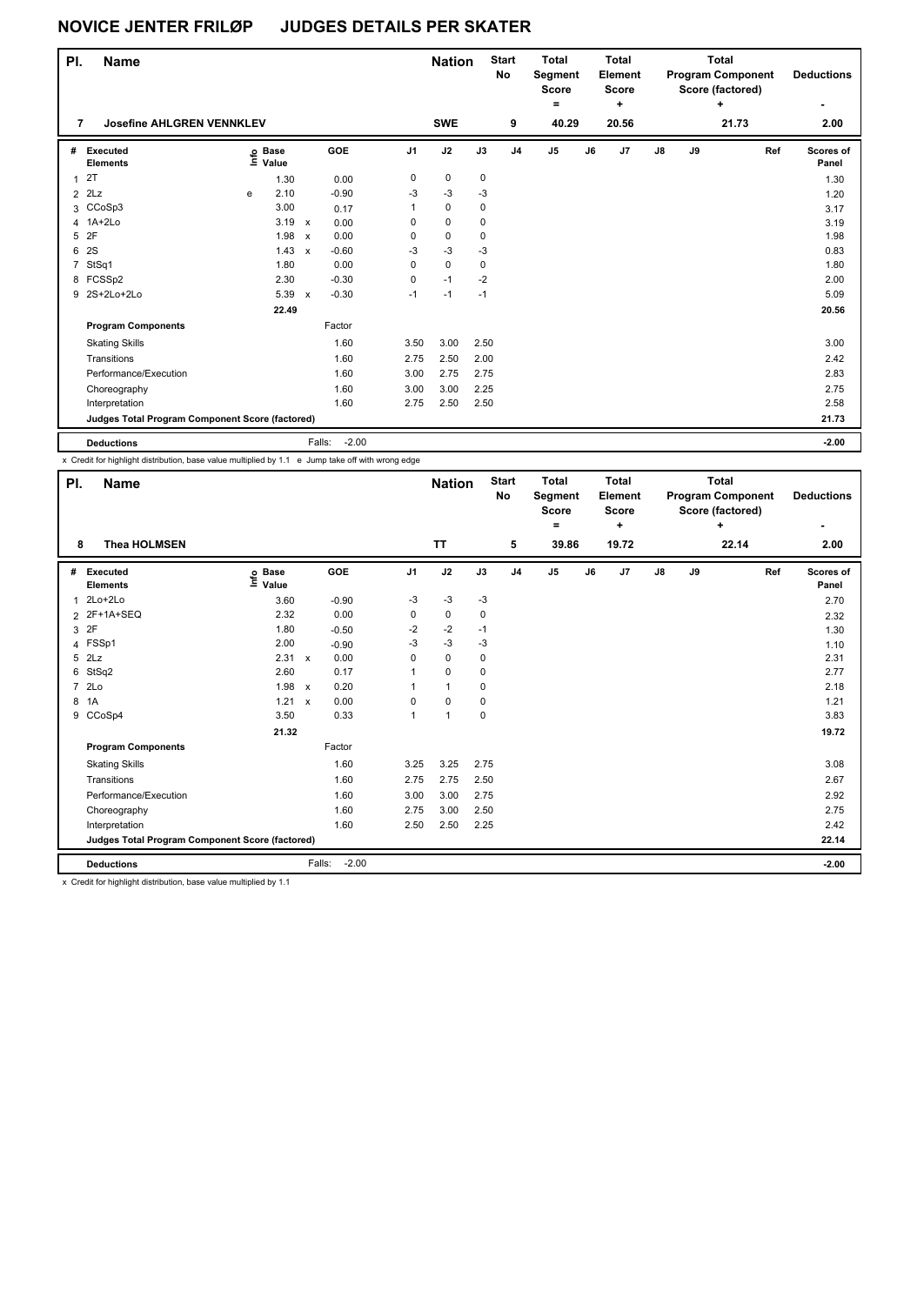| PI.          | <b>Name</b>                                     |         | <b>Nation</b>     |                           | <b>Start</b><br>No | <b>Total</b><br>Segment<br><b>Score</b><br>۰ |              | Total<br>Element<br><b>Score</b><br>÷ |                |                | Total<br><b>Program Component</b><br>Score (factored)<br>÷ | <b>Deductions</b><br>٠ |               |    |       |                    |
|--------------|-------------------------------------------------|---------|-------------------|---------------------------|--------------------|----------------------------------------------|--------------|---------------------------------------|----------------|----------------|------------------------------------------------------------|------------------------|---------------|----|-------|--------------------|
| 9            | Ingeborg Børve ANGELSKÅR                        |         |                   |                           |                    |                                              | <b>SKK</b>   |                                       | $\overline{7}$ | 39.79          |                                                            | 18.99                  |               |    | 20.80 | 0.00               |
| #            | Executed<br><b>Elements</b>                     |         | e Base<br>⊑ Value |                           | GOE                | J <sub>1</sub>                               | J2           | J3                                    | J <sub>4</sub> | J <sub>5</sub> | J6                                                         | J7                     | $\mathsf{J}8$ | J9 | Ref   | Scores of<br>Panel |
| $\mathbf{1}$ | 1A                                              |         | 1.10              |                           | 0.13               | 1                                            | 0            | $\mathbf{1}$                          |                |                |                                                            |                        |               |    |       | 1.23               |
| 2            | 2Lz                                             | e       | 2.10              |                           | $-0.50$            | $-2$                                         | $-2$         | $-1$                                  |                |                |                                                            |                        |               |    |       | 1.60               |
| 3            | 2Lo+2Lo                                         |         | 3.60              |                           | $-0.30$            | $-1$                                         | $-1$         | $-1$                                  |                |                |                                                            |                        |               |    |       | 3.30               |
|              | 4 2F<+2Lo                                       | $\prec$ | 3.10              |                           | $-0.50$            | $-1$                                         | $-2$         | $-2$                                  |                |                |                                                            |                        |               |    |       | 2.60               |
|              | 5 FCCoSp2                                       |         | 2.50              |                           | 0.07               | 1                                            | $\mathbf 0$  | $-1$                                  |                |                |                                                            |                        |               |    |       | 2.57               |
| 6            | 2F<                                             | $\prec$ | 1.43              | $\mathsf{x}$              | $-0.30$            | $-1$                                         | $-1$         | $-1$                                  |                |                |                                                            |                        |               |    |       | 1.13               |
| 7            | StSqB                                           |         | 1.50              |                           | $-0.20$            | 0                                            | $-1$         | $-1$                                  |                |                |                                                            |                        |               |    |       | 1.30               |
| 8            | 2S                                              |         | 1.43              | $\boldsymbol{\mathsf{x}}$ | 0.00               | 0                                            | $\mathbf 0$  | 0                                     |                |                |                                                            |                        |               |    |       | 1.43               |
| 9            | CCoSp4                                          |         | 3.50              |                           | 0.33               | 1                                            | $\mathbf{1}$ | 0                                     |                |                |                                                            |                        |               |    |       | 3.83               |
|              |                                                 |         | 20.26             |                           |                    |                                              |              |                                       |                |                |                                                            |                        |               |    |       | 18.99              |
|              | <b>Program Components</b>                       |         |                   |                           | Factor             |                                              |              |                                       |                |                |                                                            |                        |               |    |       |                    |
|              | <b>Skating Skills</b>                           |         |                   |                           | 1.60               | 2.50                                         | 3.00         | 2.50                                  |                |                |                                                            |                        |               |    |       | 2.67               |
|              | Transitions                                     |         |                   |                           | 1.60               | 2.75                                         | 2.00         | 2.00                                  |                |                |                                                            |                        |               |    |       | 2.25               |
|              | Performance/Execution                           |         |                   |                           | 1.60               | 3.25                                         | 2.75         | 2.75                                  |                |                |                                                            |                        |               |    |       | 2.92               |
|              | Choreography                                    |         |                   |                           | 1.60               | 2.75                                         | 2.50         | 2.50                                  |                |                |                                                            |                        |               |    |       | 2.58               |
|              | Interpretation                                  |         |                   |                           | 1.60               | 2.50                                         | 2.50         | 2.75                                  |                |                |                                                            |                        |               |    |       | 2.58               |
|              | Judges Total Program Component Score (factored) |         |                   |                           |                    |                                              |              |                                       |                |                |                                                            |                        |               |    |       | 20.80              |
|              |                                                 |         |                   |                           |                    |                                              |              |                                       |                |                |                                                            |                        |               |    |       |                    |

**Deductions 0.00**

< Under-rotated jump x Credit for highlight distribution, base value multiplied by 1.1 e Jump take off with wrong edge

| PI.            | <b>Name</b>                                     |   |                                  |                           |                   |      | <b>Nation</b> |      | <b>Start</b><br>No | <b>Total</b><br>Segment<br><b>Score</b><br>$\equiv$ |    | <b>Total</b><br>Element<br><b>Score</b><br>٠ |    |    | <b>Total</b><br><b>Program Component</b><br>Score (factored)<br>÷ |     | <b>Deductions</b><br>٠ |
|----------------|-------------------------------------------------|---|----------------------------------|---------------------------|-------------------|------|---------------|------|--------------------|-----------------------------------------------------|----|----------------------------------------------|----|----|-------------------------------------------------------------------|-----|------------------------|
| 10             | <b>Ragnhild EGGAN</b>                           |   |                                  |                           |                   |      | <b>TSK</b>    |      | 8                  | 37.14                                               |    | 14.81                                        |    |    | 23.33                                                             |     | 1.00                   |
| #              | Executed<br><b>Elements</b>                     |   | <b>Base</b><br>e Base<br>⊑ Value |                           | GOE               | J1   | J2            | J3   | J <sub>4</sub>     | J <sub>5</sub>                                      | J6 | J7                                           | J8 | J9 |                                                                   | Ref | Scores of<br>Panel     |
| $\overline{1}$ | $2F+1T$                                         |   | 2.20                             |                           | $-0.10$           | 0    | $-1$          | 0    |                    |                                                     |    |                                              |    |    |                                                                   |     | 2.10                   |
| $\overline{2}$ | 2Lz                                             | e | 2.10                             |                           | $-0.90$           | -3   | $-3$          | $-3$ |                    |                                                     |    |                                              |    |    |                                                                   |     | 1.20                   |
| 3              | FSSp1                                           |   | 2.00                             |                           | $-0.40$           | $-1$ | $-1$          | $-2$ |                    |                                                     |    |                                              |    |    |                                                                   |     | 1.60                   |
| 4              | 2Lo                                             |   | 1.80                             |                           | $-0.30$           | $-1$ | $-1$          | $-1$ |                    |                                                     |    |                                              |    |    |                                                                   |     | 1.50                   |
| 5              | 1A                                              |   | 1.21                             | $\mathsf{x}$              | $-0.33$           | $-2$ | $-2$          | $-1$ |                    |                                                     |    |                                              |    |    |                                                                   |     | 0.88                   |
| 6              | StSq1                                           |   | 1.80                             |                           | 0.17              |      | 0             | 0    |                    |                                                     |    |                                              |    |    |                                                                   |     | 1.97                   |
| $\overline{7}$ | 2F                                              |   | 1.98                             | $\boldsymbol{\mathsf{x}}$ | $-0.90$           | -3   | $-3$          | -3   |                    |                                                     |    |                                              |    |    |                                                                   |     | 1.08                   |
| 8              | 2Lo                                             |   | 1.98                             | $\boldsymbol{\mathsf{x}}$ | $-0.30$           | $-1$ | $-1$          | $-1$ |                    |                                                     |    |                                              |    |    |                                                                   |     | 1.68                   |
| 9              | CCoSp3                                          |   | 3.00                             |                           | $-0.20$           | 0    | $-1$          | $-1$ |                    |                                                     |    |                                              |    |    |                                                                   |     | 2.80                   |
|                |                                                 |   | 18.07                            |                           |                   |      |               |      |                    |                                                     |    |                                              |    |    |                                                                   |     | 14.81                  |
|                | <b>Program Components</b>                       |   |                                  |                           | Factor            |      |               |      |                    |                                                     |    |                                              |    |    |                                                                   |     |                        |
|                | <b>Skating Skills</b>                           |   |                                  |                           | 1.60              | 3.50 | 3.00          | 2.75 |                    |                                                     |    |                                              |    |    |                                                                   |     | 3.08                   |
|                | Transitions                                     |   |                                  |                           | 1.60              | 3.00 | 2.75          | 2.50 |                    |                                                     |    |                                              |    |    |                                                                   |     | 2.75                   |
|                | Performance/Execution                           |   |                                  |                           | 1.60              | 3.00 | 3.00          | 3.00 |                    |                                                     |    |                                              |    |    |                                                                   |     | 3.00                   |
|                | Choreography                                    |   |                                  |                           | 1.60              | 3.00 | 3.00          | 2.75 |                    |                                                     |    |                                              |    |    |                                                                   |     | 2.92                   |
|                | Interpretation                                  |   |                                  |                           | 1.60              | 2.75 | 2.75          | 3.00 |                    |                                                     |    |                                              |    |    |                                                                   |     | 2.83                   |
|                | Judges Total Program Component Score (factored) |   |                                  |                           |                   |      |               |      |                    |                                                     |    |                                              |    |    |                                                                   |     | 23.33                  |
|                | <b>Deductions</b>                               |   |                                  |                           | $-1.00$<br>Falls: |      |               |      |                    |                                                     |    |                                              |    |    |                                                                   |     | $-1.00$                |

x Credit for highlight distribution, base value multiplied by 1.1 e Jump take off with wrong edge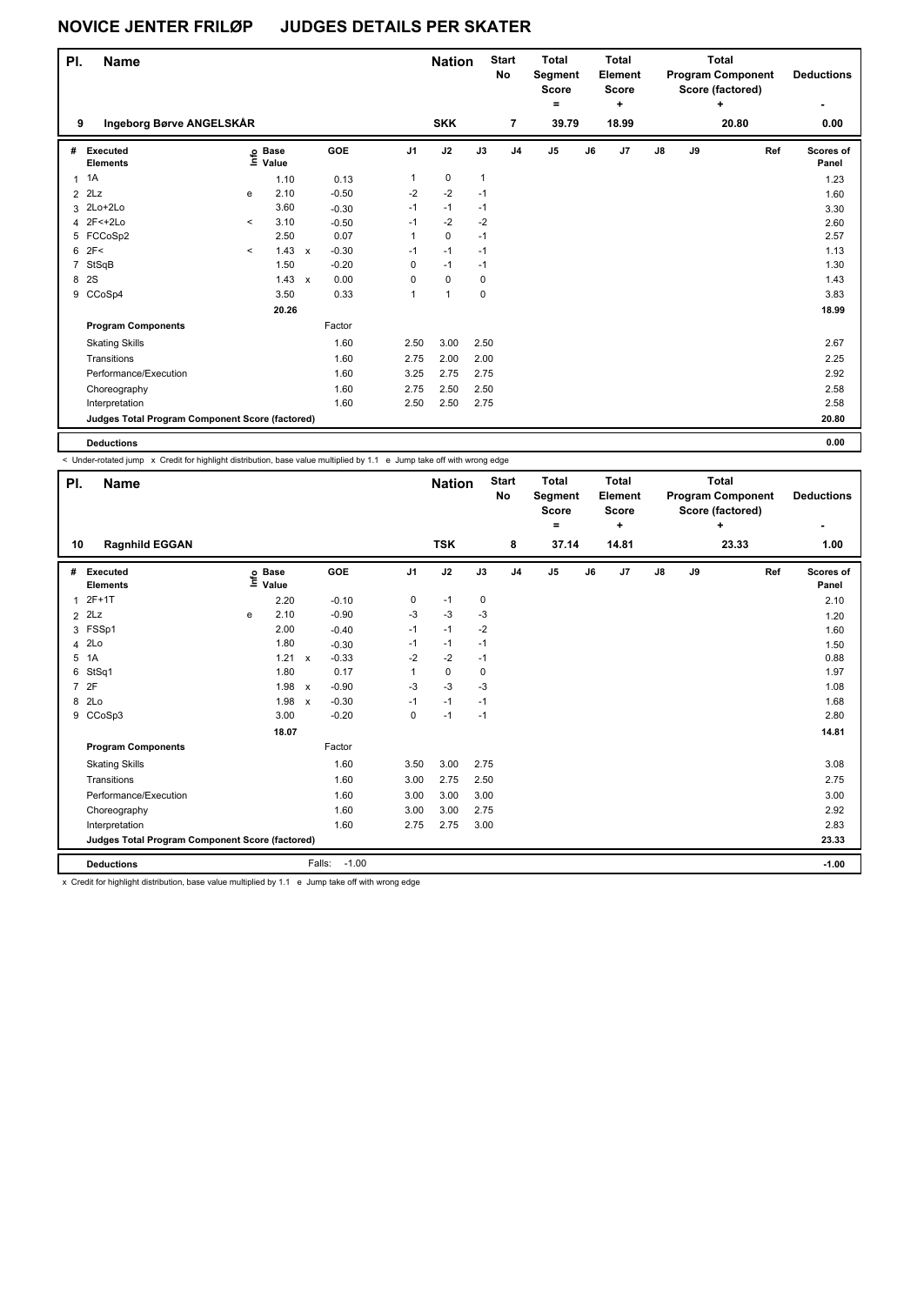| PI.            | <b>Name</b>                                     |                            |       | <b>Nation</b> |                   | <b>Start</b><br><b>No</b> | <b>Total</b><br>Segment<br><b>Score</b><br>۰ |             | <b>Total</b><br>Element<br>Score<br>٠ |               |    | <b>Total</b><br><b>Program Component</b><br>Score (factored)<br>٠ | <b>Deductions</b> |    |       |                    |
|----------------|-------------------------------------------------|----------------------------|-------|---------------|-------------------|---------------------------|----------------------------------------------|-------------|---------------------------------------|---------------|----|-------------------------------------------------------------------|-------------------|----|-------|--------------------|
| 11             | Sara STØRKSEN GRØVAN                            |                            |       |               |                   |                           | <b>OSK</b>                                   |             | 4                                     | 37.08         |    | 17.28                                                             |                   |    | 20.80 | 1.00               |
| #              | Executed<br><b>Elements</b>                     | e Base<br>⊆ Value<br>Value |       |               | GOE               | J <sub>1</sub>            | J2                                           | J3          | J <sub>4</sub>                        | $\mathsf{J}5$ | J6 | J7                                                                | ${\sf J8}$        | J9 | Ref   | Scores of<br>Panel |
| 1              | 2Lo+2Lo<+1Lo                                    | $\,<\,$                    | 3.60  |               | $-0.60$           | $-2$                      | $-2$                                         | $-2$        |                                       |               |    |                                                                   |                   |    |       | 3.00               |
|                | 2 2F+1T                                         |                            | 2.20  |               | 0.00              | 0                         | 0                                            | 0           |                                       |               |    |                                                                   |                   |    |       | 2.20               |
|                | 3 FSSp1                                         |                            | 2.00  |               | $-0.50$           | $-1$                      | $-2$                                         | $-2$        |                                       |               |    |                                                                   |                   |    |       | 1.50               |
| 4              | 2F                                              |                            | 1.80  |               | $-0.90$           | $-3$                      | $-3$                                         | $-3$        |                                       |               |    |                                                                   |                   |    |       | 0.90               |
| 5              | 1A                                              |                            | 1.21  | $\mathsf{x}$  | 0.00              | 0                         | $\pmb{0}$                                    | 0           |                                       |               |    |                                                                   |                   |    |       | 1.21               |
| 6              | 2Lz                                             |                            | 2.31  | $\mathsf{x}$  | 0.00              | 0                         | 0                                            | 0           |                                       |               |    |                                                                   |                   |    |       | 2.31               |
| $\overline{7}$ | 2S                                              |                            | 1.43  | $\mathsf{x}$  | 0.00              | 0                         | $\mathbf 0$                                  | 0           |                                       |               |    |                                                                   |                   |    |       | 1.43               |
| 8              | CCoSp3                                          |                            | 3.00  |               | 0.33              | 1                         | $\mathbf{1}$                                 | 0           |                                       |               |    |                                                                   |                   |    |       | 3.33               |
| 9              | StSqB                                           |                            | 1.50  |               | $-0.10$           | 0                         | $-1$                                         | $\mathbf 0$ |                                       |               |    |                                                                   |                   |    |       | 1.40               |
|                |                                                 |                            | 19.05 |               |                   |                           |                                              |             |                                       |               |    |                                                                   |                   |    |       | 17.28              |
|                | <b>Program Components</b>                       |                            |       |               | Factor            |                           |                                              |             |                                       |               |    |                                                                   |                   |    |       |                    |
|                | <b>Skating Skills</b>                           |                            |       |               | 1.60              | 3.25                      | 3.25                                         | 2.50        |                                       |               |    |                                                                   |                   |    |       | 3.00               |
|                | Transitions                                     |                            |       |               | 1.60              | 2.50                      | 2.50                                         | 2.25        |                                       |               |    |                                                                   |                   |    |       | 2.42               |
|                | Performance/Execution                           |                            |       |               | 1.60              | 3.25                      | 2.75                                         | 2.50        |                                       |               |    |                                                                   |                   |    |       | 2.83               |
|                | Choreography                                    |                            |       |               | 1.60              | 2.75                      | 2.75                                         | 2.00        |                                       |               |    |                                                                   |                   |    |       | 2.50               |
|                | Interpretation                                  |                            |       |               | 1.60              | 2.25                      | 2.25                                         | 2.25        |                                       |               |    |                                                                   |                   |    |       | 2.25               |
|                | Judges Total Program Component Score (factored) |                            |       |               |                   |                           |                                              |             |                                       |               |    |                                                                   |                   |    |       | 20.80              |
|                | <b>Deductions</b>                               |                            |       |               | Falls:<br>$-1.00$ |                           |                                              |             |                                       |               |    |                                                                   |                   |    |       | $-1.00$            |

< Under-rotated jump x Credit for highlight distribution, base value multiplied by 1.1

| PI.            | Name                                                                                           |                                  |                           |         |                | <b>Nation</b> |      | <b>Start</b><br>No | <b>Total</b><br>Segment<br>Score<br>٠ |    | <b>Total</b><br>Element<br><b>Score</b> |    |    | <b>Total</b><br><b>Program Component</b><br>Score (factored)<br>÷ |     | <b>Deductions</b> |
|----------------|------------------------------------------------------------------------------------------------|----------------------------------|---------------------------|---------|----------------|---------------|------|--------------------|---------------------------------------|----|-----------------------------------------|----|----|-------------------------------------------------------------------|-----|-------------------|
| 12             | <b>Silje THRONÆS</b>                                                                           |                                  |                           |         |                | <b>TSK</b>    |      | 1                  | 35.10                                 |    | ٠<br>16.09                              |    |    | 20.01                                                             |     | ٠<br>1.00         |
| #              | Executed                                                                                       | <b>Base</b><br>e Base<br>⊑ Value |                           | GOE     | J <sub>1</sub> | J2            | J3   | J <sub>4</sub>     | J <sub>5</sub>                        | J6 | J7                                      | J8 | J9 |                                                                   | Ref | Scores of         |
|                | <b>Elements</b>                                                                                |                                  |                           |         |                |               |      |                    |                                       |    |                                         |    |    |                                                                   |     | Panel             |
| $\mathbf{1}$   | $2F+1T$                                                                                        | 2.20                             |                           | 0.00    | 0              | $\mathbf 0$   | 0    |                    |                                       |    |                                         |    |    |                                                                   |     | 2.20              |
| $\overline{2}$ | 1A                                                                                             | 1.10                             |                           | 0.00    | 0              | $\mathbf 0$   | 0    |                    |                                       |    |                                         |    |    |                                                                   |     | 1.10              |
| 3              | 2Lo+1Lo+2S                                                                                     | 3.60                             |                           | $-0.10$ | $-1$           | $\mathbf 0$   | 0    |                    |                                       |    |                                         |    |    |                                                                   |     | 3.50              |
| 4              | CCoSp1                                                                                         | 2.00                             |                           | $-0.20$ | 0              | $-1$          | $-1$ |                    |                                       |    |                                         |    |    |                                                                   |     | 1.80              |
| 5              | StSqB                                                                                          | 1.50                             |                           | $-0.10$ | 0              | 0             | $-1$ |                    |                                       |    |                                         |    |    |                                                                   |     | 1.40              |
| 6              | 2F                                                                                             | 1.98                             | $\mathsf{x}$              | $-0.90$ | -3             | $-3$          | $-3$ |                    |                                       |    |                                         |    |    |                                                                   |     | 1.08              |
| $\overline{7}$ | 2S                                                                                             | 1.43                             | $\boldsymbol{\mathsf{x}}$ | 0.00    | 0              | $\mathbf 0$   | 0    |                    |                                       |    |                                         |    |    |                                                                   |     | 1.43              |
| 8              | 2Lo                                                                                            | 1.98                             | $\mathsf{x}$              | $-0.30$ | $-1$           | $-1$          | $-1$ |                    |                                       |    |                                         |    |    |                                                                   |     | 1.68              |
|                | 9 FSSp2                                                                                        | 2.30                             |                           | $-0.40$ | $-1$           | $-1$          | $-2$ |                    |                                       |    |                                         |    |    |                                                                   |     | 1.90              |
|                |                                                                                                | 18.09                            |                           |         |                |               |      |                    |                                       |    |                                         |    |    |                                                                   |     | 16.09             |
|                | <b>Program Components</b>                                                                      |                                  |                           | Factor  |                |               |      |                    |                                       |    |                                         |    |    |                                                                   |     |                   |
|                | <b>Skating Skills</b>                                                                          |                                  |                           | 1.60    | 2.50           | 3.00          | 2.50 |                    |                                       |    |                                         |    |    |                                                                   |     | 2.67              |
|                | Transitions                                                                                    |                                  |                           | 1.60    | 2.25           | 2.50          | 1.75 |                    |                                       |    |                                         |    |    |                                                                   |     | 2.17              |
|                | Performance/Execution                                                                          |                                  |                           | 1.60    | 2.75           | 2.75          | 2.50 |                    |                                       |    |                                         |    |    |                                                                   |     | 2.67              |
|                | Choreography                                                                                   |                                  |                           | 1.60    | 2.75           | 3.00          | 2.25 |                    |                                       |    |                                         |    |    |                                                                   |     | 2.67              |
|                | Interpretation                                                                                 |                                  |                           | 1.60    | 2.25           | 2.50          | 2.25 |                    |                                       |    |                                         |    |    |                                                                   |     | 2.33              |
|                | Judges Total Program Component Score (factored)                                                |                                  |                           |         |                |               |      |                    |                                       |    |                                         |    |    |                                                                   |     | 20.01             |
|                | <b>Deductions</b>                                                                              |                                  | Falls:                    | $-1.00$ |                |               |      |                    |                                       |    |                                         |    |    |                                                                   |     | $-1.00$           |
|                | 11. And the first broad material diseases are as the season of the secondary than the control. |                                  |                           |         |                |               |      |                    |                                       |    |                                         |    |    |                                                                   |     |                   |

x Credit for highlight distribution, base value multiplied by 1.1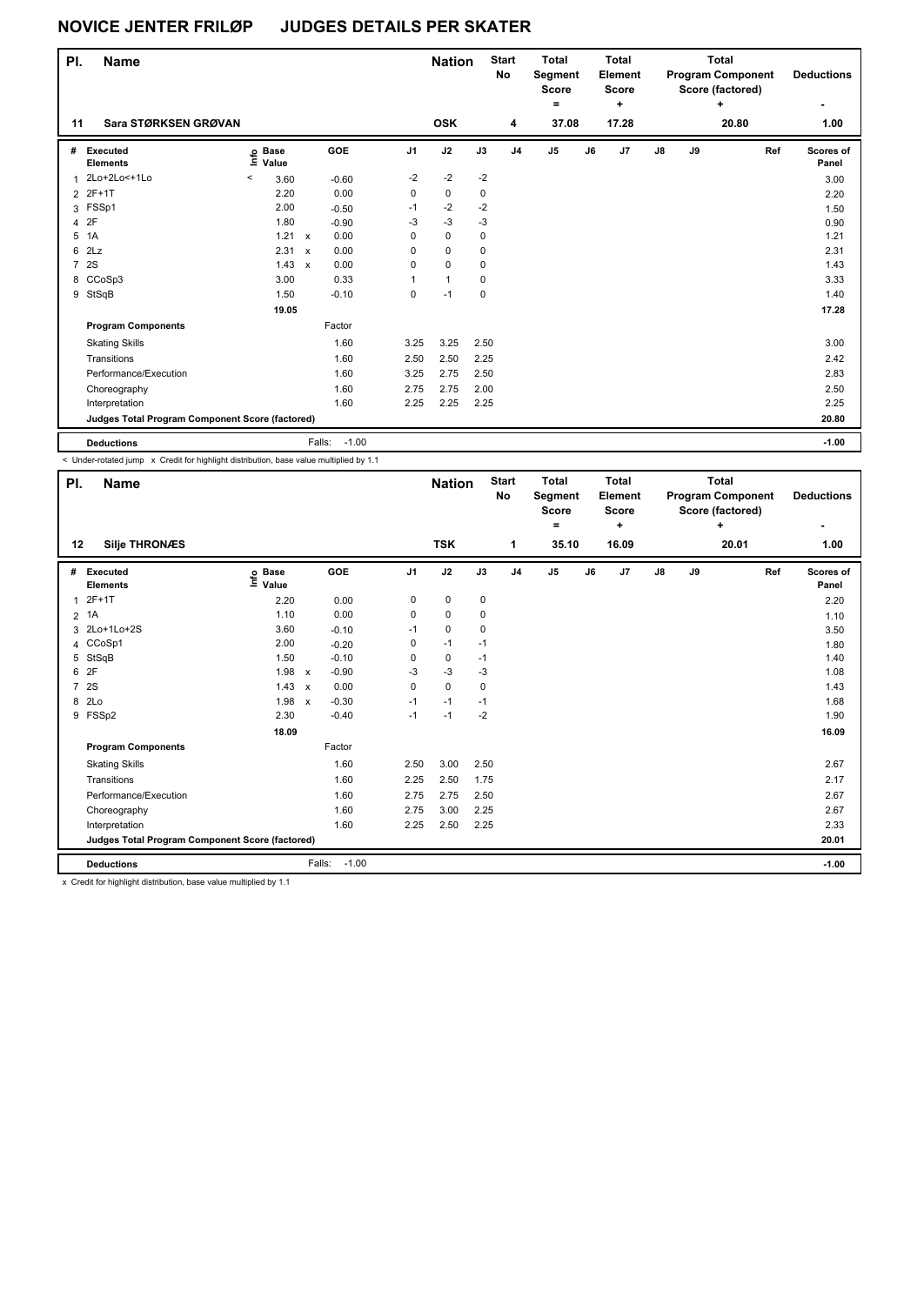| PI.<br><b>Name</b> |                                                 |         |                            |              |                   |                | <b>Nation</b> |              | <b>Start</b><br><b>No</b> | <b>Total</b><br>Segment<br><b>Score</b><br>$\equiv$ |    | <b>Total</b><br>Element<br><b>Score</b><br>÷ |               | <b>Total</b><br><b>Program Component</b><br>Score (factored) | <b>Deductions</b> |                    |
|--------------------|-------------------------------------------------|---------|----------------------------|--------------|-------------------|----------------|---------------|--------------|---------------------------|-----------------------------------------------------|----|----------------------------------------------|---------------|--------------------------------------------------------------|-------------------|--------------------|
| 13                 | <b>Julia CRAFOORD-OMEGA</b>                     |         |                            |              |                   |                | <b>SWE</b>    |              | 6                         | 29.72                                               |    | 10.92                                        |               |                                                              | 20.80             | 2.00               |
| #                  | Executed<br><b>Elements</b>                     |         | e Base<br>E Value<br>Value |              | GOE               | J <sub>1</sub> | J2            | J3           | J <sub>4</sub>            | $\mathsf{J}5$                                       | J6 | J <sub>7</sub>                               | $\mathsf{J}8$ | J9                                                           | Ref               | Scores of<br>Panel |
| $\mathbf{1}$       | 2F                                              |         | 1.80                       |              | $-0.70$           | $-2$           | $-2$          | $-3$         |                           |                                                     |    |                                              |               |                                                              |                   | 1.10               |
|                    | 2A                                              |         | 0.00                       |              | 0.00              |                |               |              |                           |                                                     |    |                                              |               |                                                              |                   | 0.00               |
| 3                  | FCCoSp1                                         |         | 2.00                       |              | $-0.60$           | $-2$           | $-2$          | $-2$         |                           |                                                     |    |                                              |               |                                                              |                   | 1.40               |
| 4                  | 2Lo<                                            | $\prec$ | 1.30                       |              | $-0.90$           | $-3$           | $-3$          | $-3$         |                           |                                                     |    |                                              |               |                                                              |                   | 0.40               |
| 5                  | 1Lz                                             |         | 0.66                       | $\mathsf{x}$ | 0.07              | 0              | $\mathbf 0$   | $\mathbf{1}$ |                           |                                                     |    |                                              |               |                                                              |                   | 0.73               |
| 6                  | 2T                                              |         | 1.43                       | $\mathsf{x}$ | $-0.07$           | 0              | $-1$          | $\mathbf 0$  |                           |                                                     |    |                                              |               |                                                              |                   | 1.36               |
| 7                  | StSq2                                           |         | 2.60                       |              | $-0.30$           | $-1$           | $-1$          | $-1$         |                           |                                                     |    |                                              |               |                                                              |                   | 2.30               |
| 8                  | 2S                                              |         | 1.43                       | $\mathsf{x}$ | $-0.60$           | $-3$           | $-3$          | -3           |                           |                                                     |    |                                              |               |                                                              |                   | 0.83               |
| 9                  | CCoSp3                                          |         | 3.00                       |              | $-0.20$           | 0              | $-1$          | $-1$         |                           |                                                     |    |                                              |               |                                                              |                   | 2.80               |
|                    |                                                 |         | 14.22                      |              |                   |                |               |              |                           |                                                     |    |                                              |               |                                                              |                   | 10.92              |
|                    | <b>Program Components</b>                       |         |                            |              | Factor            |                |               |              |                           |                                                     |    |                                              |               |                                                              |                   |                    |
|                    | <b>Skating Skills</b>                           |         |                            |              | 1.60              | 3.00           | 2.75          | 2.75         |                           |                                                     |    |                                              |               |                                                              |                   | 2.83               |
|                    | Transitions                                     |         |                            |              | 1.60              | 2.50           | 2.50          | 2.25         |                           |                                                     |    |                                              |               |                                                              |                   | 2.42               |
|                    | Performance/Execution                           |         |                            |              | 1.60              | 2.50           | 2.75          | 2.50         |                           |                                                     |    |                                              |               |                                                              |                   | 2.58               |
|                    | Choreography                                    |         |                            |              | 1.60              | 2.50           | 2.75          | 2.75         |                           |                                                     |    |                                              |               |                                                              |                   | 2.67               |
|                    | Interpretation                                  |         |                            |              | 1.60              | 2.25           | 2.50          | 2.75         |                           |                                                     |    |                                              |               |                                                              |                   | 2.50               |
|                    | Judges Total Program Component Score (factored) |         |                            |              |                   |                |               |              |                           |                                                     |    | 20.80                                        |               |                                                              |                   |                    |
|                    | <b>Deductions</b>                               |         |                            |              | $-2.00$<br>Falls: |                |               |              |                           |                                                     |    |                                              |               |                                                              |                   | $-2.00$            |

< Under-rotated jump x Credit for highlight distribution, base value multiplied by 1.1

| PI. | Name                                                                                                        |         |                      |                           |                   |                |            | <b>Start</b><br><b>Nation</b><br>No |    | <b>Total</b><br>Segment<br><b>Score</b><br>= | <b>Total</b><br>Element<br><b>Score</b><br>٠ |       |               |    | <b>Total</b><br><b>Program Component</b><br>Score (factored)<br>٠ |     | <b>Deductions</b><br>٠ |
|-----|-------------------------------------------------------------------------------------------------------------|---------|----------------------|---------------------------|-------------------|----------------|------------|-------------------------------------|----|----------------------------------------------|----------------------------------------------|-------|---------------|----|-------------------------------------------------------------------|-----|------------------------|
| 14  | <b>Anna Emilie HAGEN</b>                                                                                    |         |                      |                           |                   |                | <b>SKK</b> |                                     | 3  | 28.60                                        |                                              | 11.93 |               |    | 18.67                                                             |     | 2.00                   |
| #   | <b>Executed</b><br><b>Elements</b>                                                                          | ١nf٥    | <b>Base</b><br>Value |                           | <b>GOE</b>        | J <sub>1</sub> | J2         | J3                                  | J4 | J <sub>5</sub>                               | J6                                           | J7    | $\mathsf{J}8$ | J9 |                                                                   | Ref | Scores of<br>Panel     |
| 1   | 2A<<                                                                                                        | <<      | 1.10                 |                           | $-0.60$           | -3             | $-3$       | $-3$                                |    |                                              |                                              |       |               |    |                                                                   |     | 0.50                   |
|     | 2 2Lo+1Lo                                                                                                   |         | 2.30                 |                           | $-0.50$           | $-1$           | $-2$       | $-2$                                |    |                                              |                                              |       |               |    |                                                                   |     | 1.80                   |
|     | 3 FCCoSpB                                                                                                   |         | 1.70                 |                           | $-0.50$           | $-2$           | $-1$       | $-2$                                |    |                                              |                                              |       |               |    |                                                                   |     | 1.20                   |
| 4   | 2F<                                                                                                         | $\prec$ | 1.43                 | $\mathsf{x}$              | $-0.40$           | $-1$           | $-2$       | $-1$                                |    |                                              |                                              |       |               |    |                                                                   |     | 1.03                   |
| 5   | 2Lo                                                                                                         |         | 1.98                 | $\boldsymbol{\mathsf{x}}$ | $-0.80$           | $-2$           | $-3$       | $-3$                                |    |                                              |                                              |       |               |    |                                                                   |     | 1.18                   |
| 6   | 2S                                                                                                          |         | 1.43                 | $\boldsymbol{\mathsf{x}}$ | $-0.20$           | -3             | 0          | 0                                   |    |                                              |                                              |       |               |    |                                                                   |     | 1.23                   |
|     | 1A+1Lo+2Lo<                                                                                                 | $\prec$ | 3.19                 | $\boldsymbol{\mathsf{x}}$ | $-0.90$           | -3             | $-3$       | -3                                  |    |                                              |                                              |       |               |    |                                                                   |     | 2.29                   |
| 8   | CCoSpB                                                                                                      |         | 1.70                 |                           | $-0.60$           | $-2$           | $-2$       | $-2$                                |    |                                              |                                              |       |               |    |                                                                   |     | 1.10                   |
|     | 9 StSq1                                                                                                     |         | 1.80                 |                           | $-0.20$           | 0              | $-1$       | $-1$                                |    |                                              |                                              |       |               |    |                                                                   |     | 1.60                   |
|     |                                                                                                             |         | 16.63                |                           |                   |                |            |                                     |    |                                              |                                              |       |               |    |                                                                   |     | 11.93                  |
|     | Factor<br><b>Program Components</b>                                                                         |         |                      |                           |                   |                |            |                                     |    |                                              |                                              |       |               |    |                                                                   |     |                        |
|     | <b>Skating Skills</b>                                                                                       |         |                      |                           | 1.60              | 3.00           | 2.50       | 2.25                                |    |                                              |                                              |       |               |    |                                                                   |     | 2.58                   |
|     | Transitions                                                                                                 |         |                      |                           | 1.60              | 2.25           | 2.00       | 2.25                                |    |                                              |                                              |       |               |    |                                                                   |     | 2.17                   |
|     | Performance/Execution                                                                                       |         |                      |                           | 1.60              | 2.50           | 2.50       | 2.50                                |    |                                              |                                              |       |               |    |                                                                   |     | 2.50                   |
|     | Choreography                                                                                                |         |                      |                           | 1.60              | 2.50           | 2.25       | 2.00                                |    |                                              |                                              |       |               |    |                                                                   |     | 2.25                   |
|     | Interpretation                                                                                              |         |                      |                           | 1.60              | 2.25           | 2.00       | 2.25                                |    |                                              |                                              |       |               |    |                                                                   |     | 2.17                   |
|     | Judges Total Program Component Score (factored)                                                             |         |                      |                           |                   |                |            |                                     |    |                                              |                                              |       |               |    |                                                                   |     | 18.67                  |
|     | <b>Deductions</b>                                                                                           |         |                      |                           | $-2.00$<br>Falls: |                |            |                                     |    |                                              |                                              |       |               |    |                                                                   |     | $-2.00$                |
|     | 1.1 Inder retated jump 22 Devnaraded jump y Credit for bigblight distribution, base value multiplied by 1,1 |         |                      |                           |                   |                |            |                                     |    |                                              |                                              |       |               |    |                                                                   |     |                        |

Under-rotated jump << Downgraded jump x Credit for highlight distribution, base value multiplied by 1.1